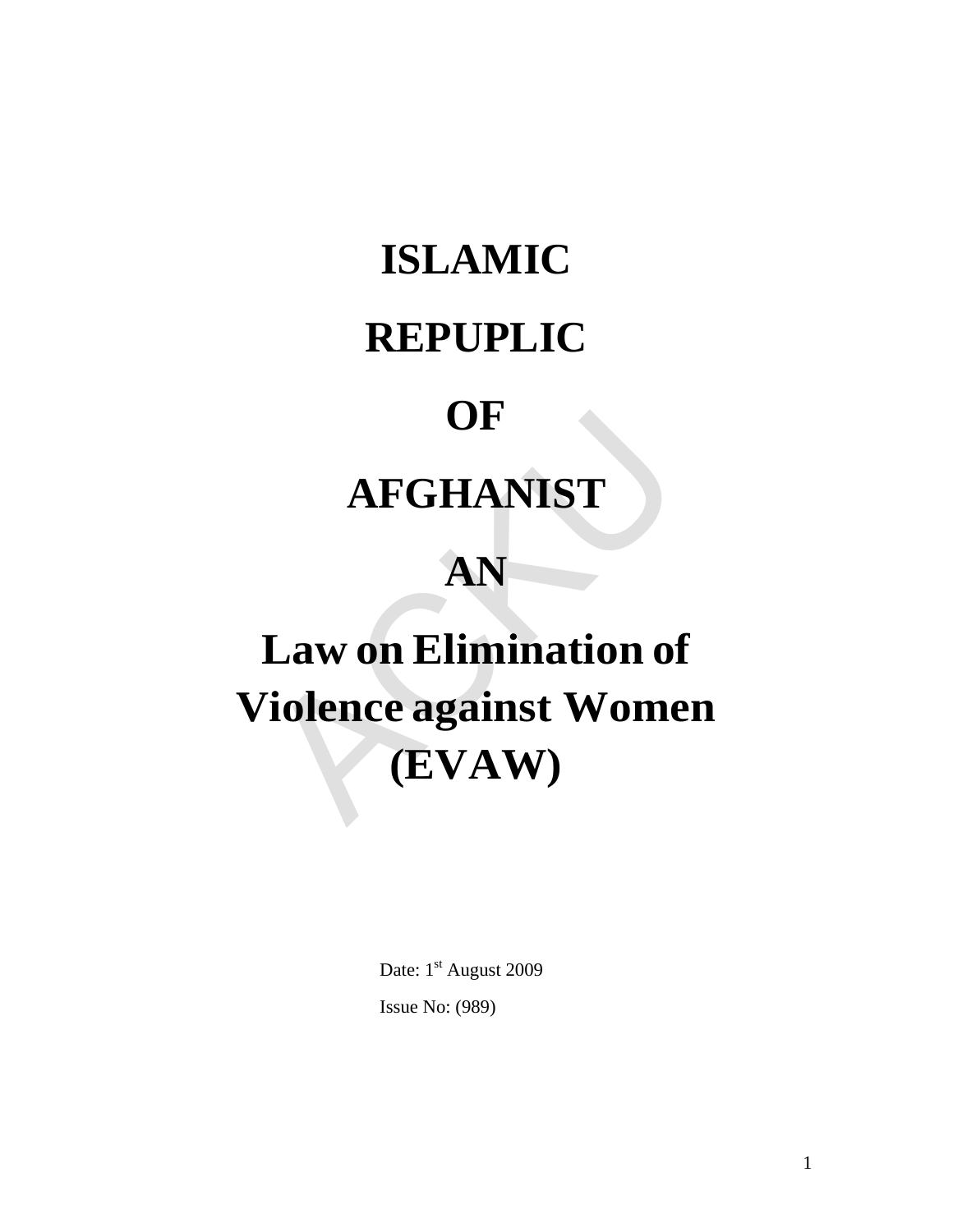Presidential Decree on Endorsement of Law on Elimination of Violence against Women (EVAW)

No: 91

Date: 20, 07, 2009

Article 1:

Based on provision of article 79 of the Afghan Constitution, I hereby, endorse the Law on Elimination of Violence against Women that has been approved by the Council of Ministers in its approval No. 16 dated 6, 07, 2009 in 4 chapters and 44 articles.

Article 2:

Minister of Justice and the State Minister in Parliamentary Affairs are assigned to submit this law to the National Assembly within 30 days from its first session. ice and the State Minister in Parliamentary Affairs are as<br>
Il distinguished in 30 days from its first session.<br>
Il be enforceable upon the date signed and shall be publis<br>
Ificial Gazette.<br>
Il slamic Republic of Afghanist

Article 3:

This decree shall be enforceable upon the date signed and shall be published along with the law in the Official Gazette.

Hamid Karzai

President of the Islamic Republic of Afghanistan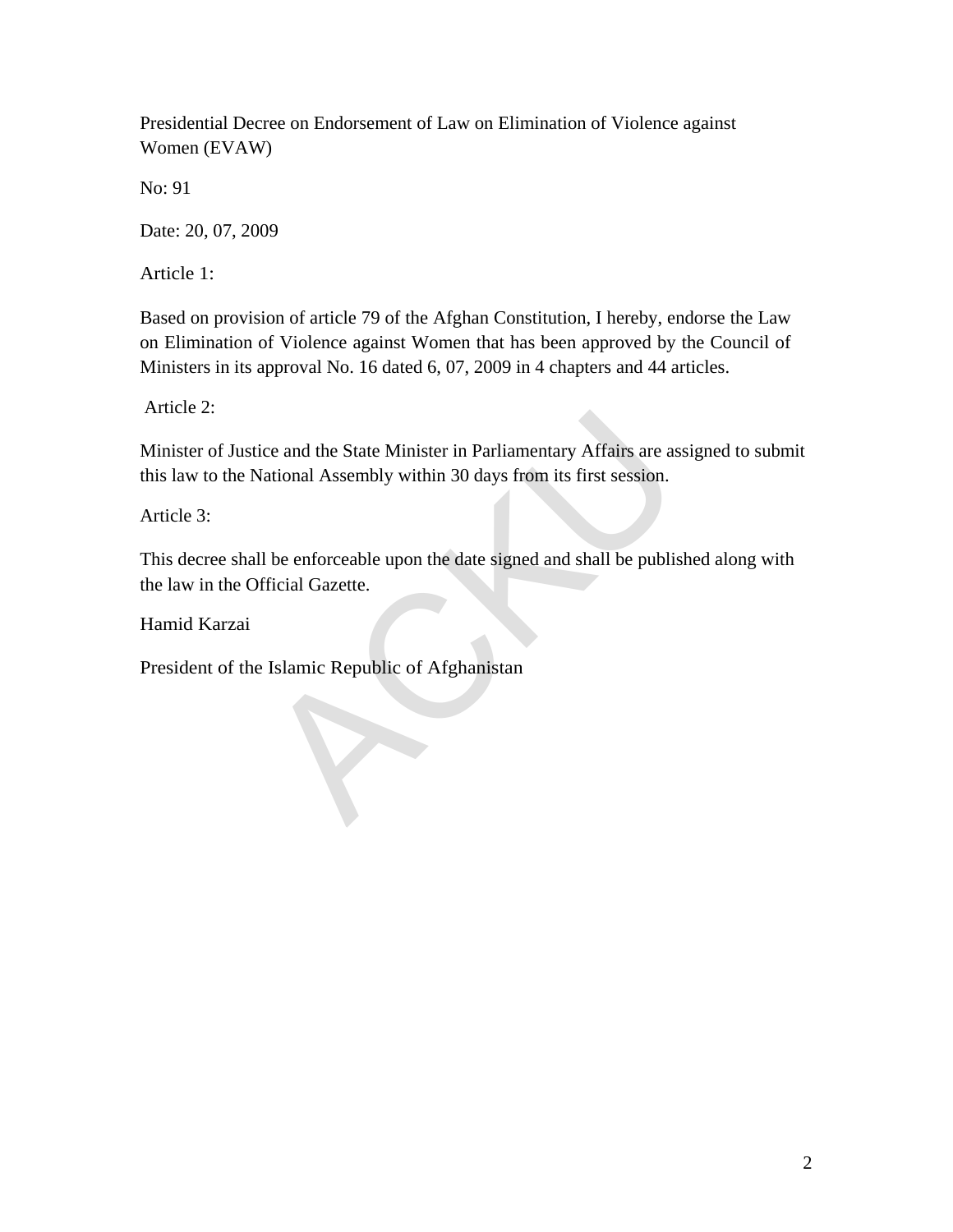#### Contents

| <b>Title</b>                                                                  | pages |
|-------------------------------------------------------------------------------|-------|
|                                                                               |       |
|                                                                               |       |
|                                                                               |       |
|                                                                               |       |
|                                                                               |       |
|                                                                               |       |
|                                                                               |       |
|                                                                               |       |
|                                                                               |       |
|                                                                               |       |
|                                                                               |       |
|                                                                               |       |
|                                                                               |       |
|                                                                               |       |
|                                                                               |       |
|                                                                               |       |
|                                                                               |       |
|                                                                               |       |
|                                                                               |       |
|                                                                               |       |
|                                                                               |       |
|                                                                               |       |
|                                                                               |       |
| Selling and buying women for the purpose of or on the pretext of marriage  13 |       |
|                                                                               |       |
|                                                                               |       |
|                                                                               |       |
|                                                                               |       |
|                                                                               |       |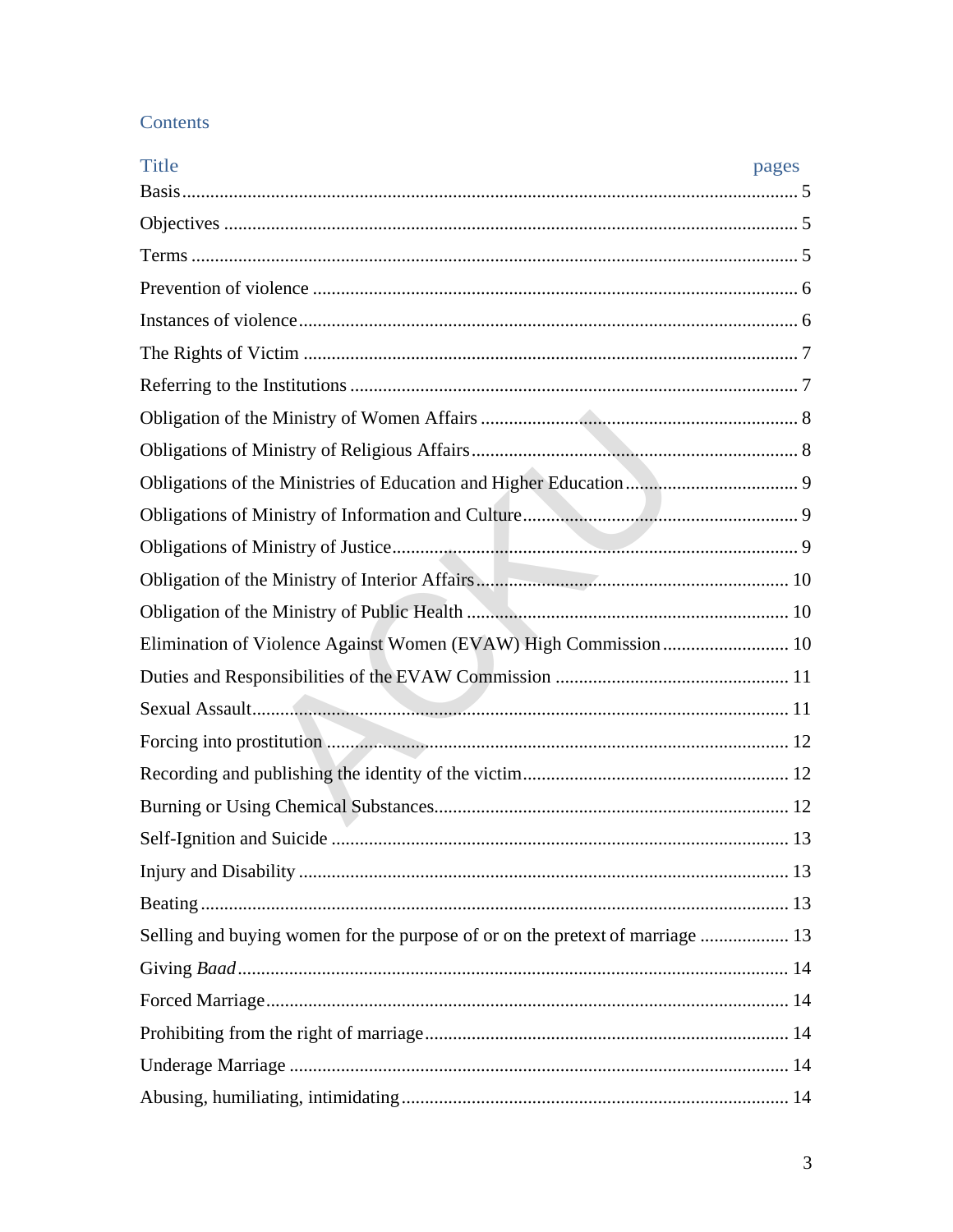| Non-suspension, non-exemption and non-mitigation of punishments 17 |  |
|--------------------------------------------------------------------|--|
|                                                                    |  |
|                                                                    |  |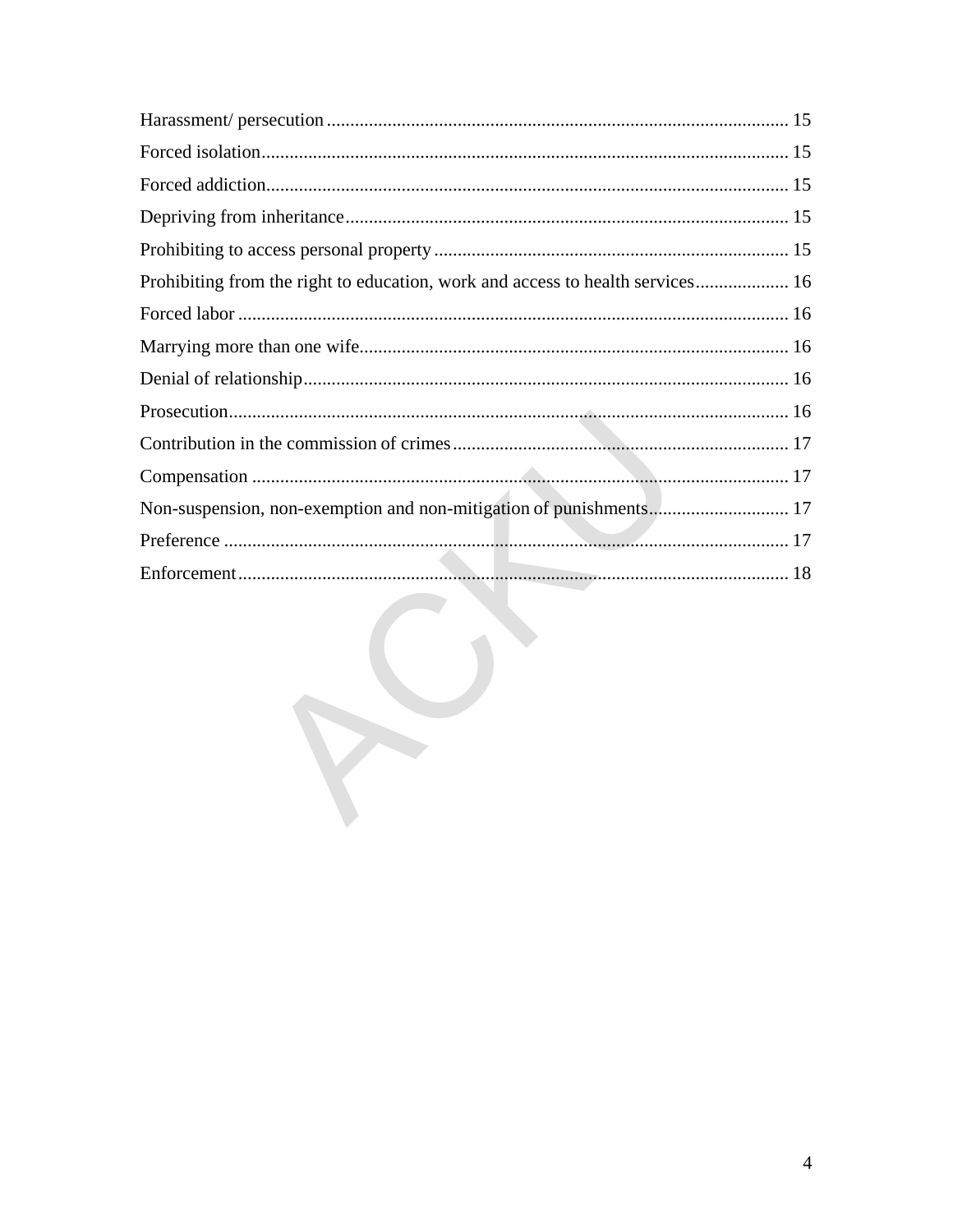In the name of Allah, the most compassionate the most merciful

#### **Law on Elimination of Violence against Women (EVAW)**

#### **Chapter One**

#### **General Provisions**

#### <span id="page-4-0"></span>**Basis**

#### **Article 1**

This law has been enacted in accordance with the provisions set forth in Articles 24 and 54 of the Afghan Constitution.

#### <span id="page-4-1"></span>**Objectives Article 2**

This law has the following objectives:

- 1. Ensuring *Sharia* and legal rights and protecting the human dignity of women.
- 2. Maintaining family integrity and fighting against customs, traditions and practices which contradict Islamic Sharia and cause violence against women. following objectives:<br>
g Sharia and legal rights and protecting the human dignit<br>
ining family integrity and fighting against customs, tradit<br>
intradict Islamic Sharia and cause violence against women<br>
g women who are vict
- 3. Protecting women who are victims or at risk of violence.
- 4. Preventing violence against women.
- 5. Providing public awareness and training on violence against women.
- 6. Prosecuting perpetrators of violence against women.

#### <span id="page-4-2"></span>**Terms Article 3**

The bellow terms in this law have the following meanings:

- 1. Woman: An adult or underage female person.
- 2. Violence: committing those acts mentioned in article 5 of this law which cause damage to the personality, body, property, and spirit of a woman.
- 3. Sexual Assault: committing fornication and pederasty act on adult women with force or committing such acts on underage woman, or assaulting to the chastity and honor of a woman.
- 4. *Baad*: Marrying a woman to someone as blood money or for the purpose of bringing peace and reconciliation among the families regarding murder, sexual assault or other circumstances following wrong customs and traditions.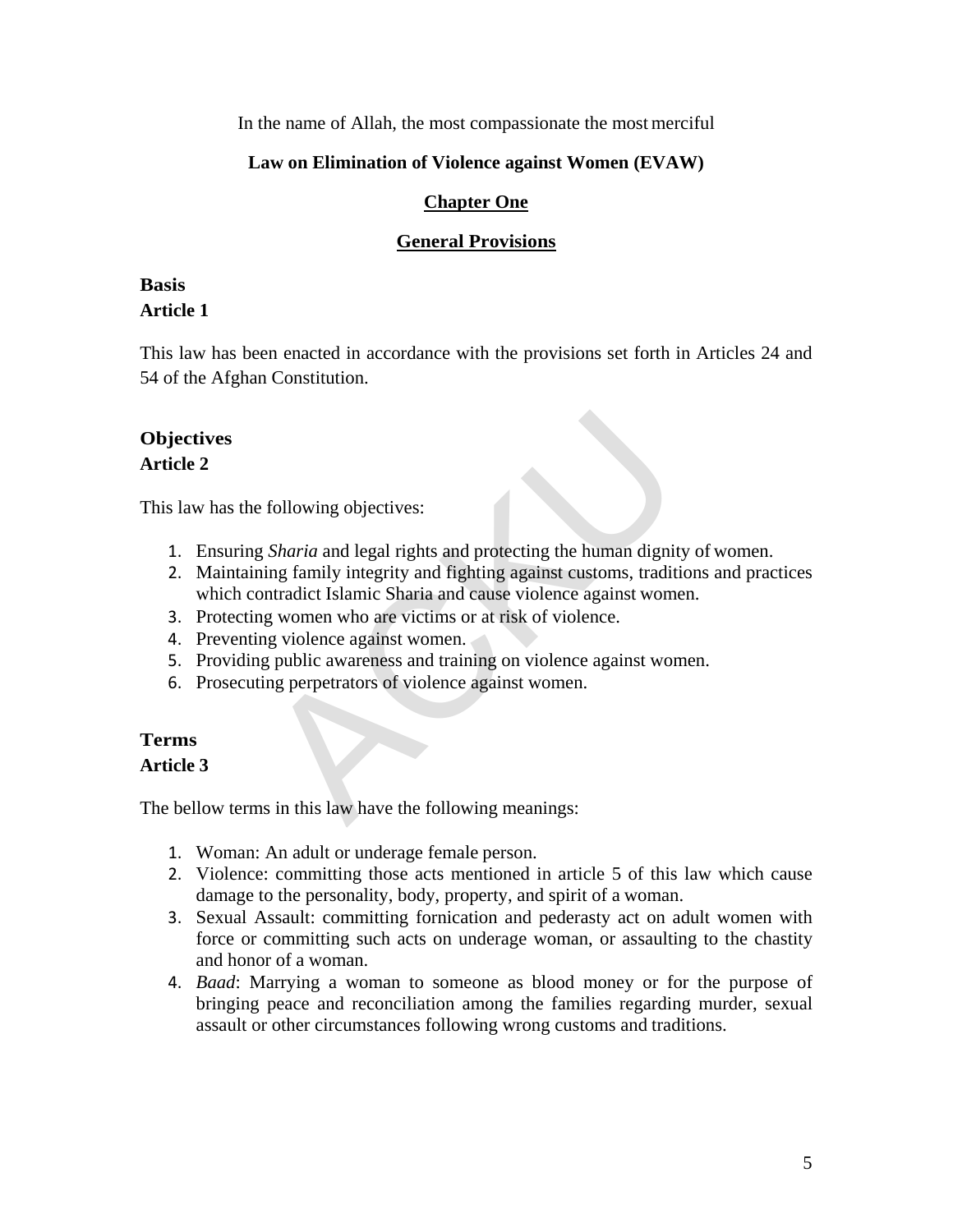- 5. Humiliation: Using words or committing acts which result in degradation of personality of a woman.
- 6. Intimidation: committing acts or using words which cause fear to a woman.
- 7. Persecution: using words or committing acts by any means which causes damage to the personality, body and spirit of a woman.
- 8. Forced isolation: preventing a woman from visiting her legal intimates.
- 9. Preventive measures: Practical measures that are taken for elimination of factors of violence and preventing its happening.
- 10. Supportive measures: Practical measures that are taken in purpose to support victims of violence.

#### <span id="page-5-0"></span>**Prevention of violence**

#### **Article 4**

Violence is a crime; no one shall be entitled to commit violence at residential area, government or non-government institution, organizations, public places, transport or any other places. If committed, the person shall be punished in accordance to the provisions of this law. Frame; no one shall be entitled to commit violence at<br>
non-government institution, organizations, public places<br>
committed, the person shall be punished in accordance<br>
iolence<br>
iolence<br>
iolence<br>
iolence<br>
iolence<br>
iolence<br>

#### <span id="page-5-1"></span>**Instances of violence Article 5**

The commission of the following acts shall be deemed as violence against women:

- 1. Sexual assault;
- 2. Forced prostitution;
- 3. Recording the identity of the victim and publishing it in a way that damages her personality;
- 4. Burning, using chemicals or other dangerous substances;
- 5. Forcing one to burn herself or to commit suicide or using poison or other dangerous substances;
- 6. Causing injury or disability;
- 7. Beating;
- 8. Selling and buying women for the purpose of or on the pretext of marriage;
- *9.* Giving *Baad;*
- 10. Forced marriage;
- 11. Prohibiting from the right of marriage or right to choose spouse;
- 12. Underage marriage;
- 13. Abusing, humiliating, intimidating;
- 14. Harassment/persecution;
- 15. Forced isolation;
- 16. Forced addiction;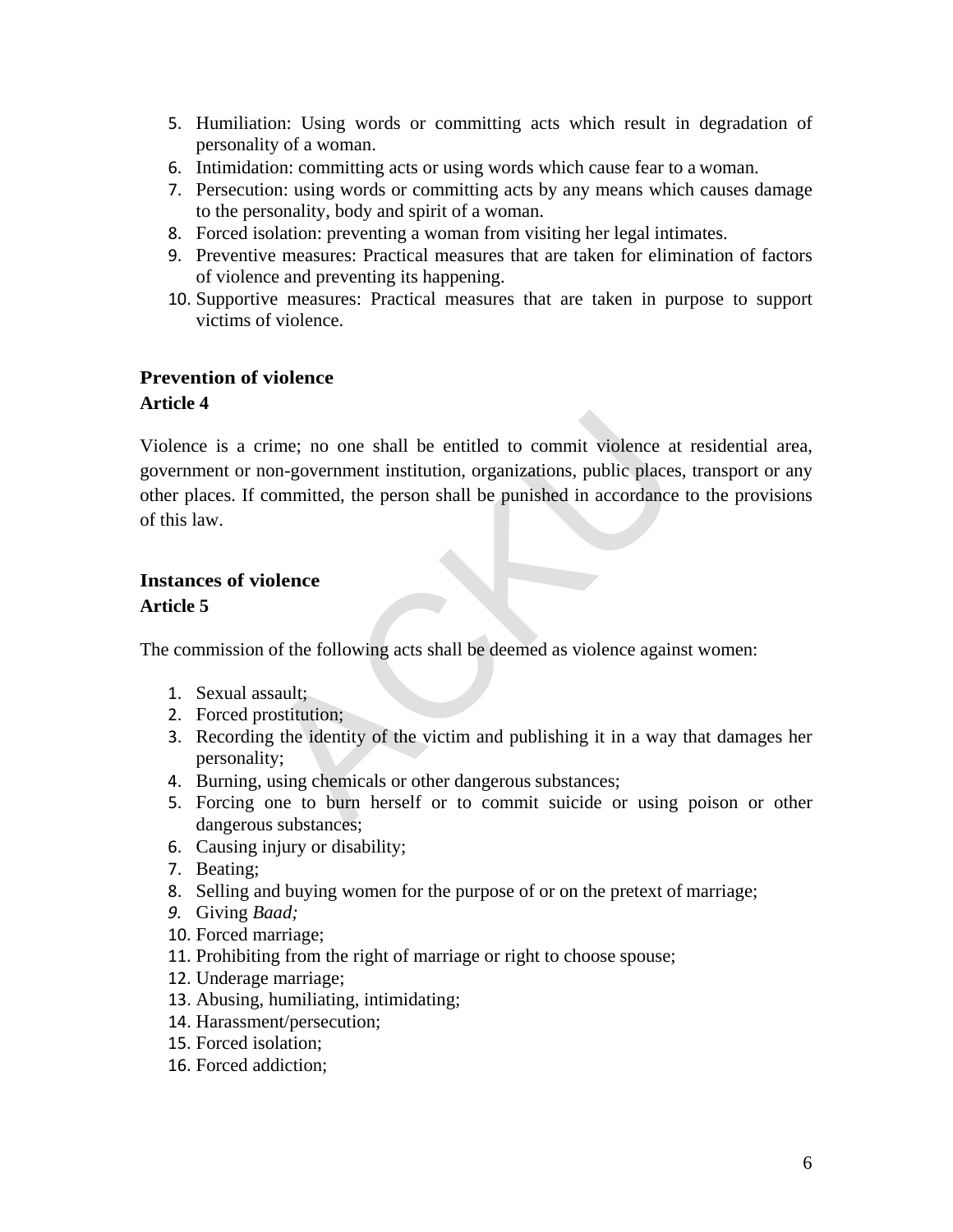- 17. Depriving from inheritance;
- 18. Prohibiting to access personal property;
- 19. Prohibiting from the right to education, work and access to health services;
- 20. Forced labor;
- 21. Marrying more than one wife without observing Article 86 of Civil Code; and
- 22. Denial of relationship.

#### <span id="page-6-0"></span>**The Rights of Victim**

#### **Article 6**

The victims of violence have the following rights:

- 1. Prosecuting the offenders of violence based on provisions of the law;
- 2. Having access to shelter or other safe place (s) with the consent of the victim;
- 3. Having free access to emergency health services;
- 4. Having advocate or legal aid provider;
- 5. Compensation to damage resulted from the act of violence;
- 6. Confidentiality of relevant matter; and
- 7. Other rights which have been stipulated in the legislative documents for the victim.

#### <span id="page-6-1"></span>**Referring to the Institutions**

#### **Article 7**

- 1. The victim of violence, by herself or her relatives, may complain in written to police, *Huqooq* Department, courts and other relevant authorities.
- 2. The institutions mentioned in paragraph (1) of this Article are obliged to register the received complaints and address them in accordance with the provisions of the law, and shall inform, in written, the Ministry of Women Affairs. access to shelter or other safe place (s) with the consent of<br>
iree access to emergency health services;<br>
advocate or legal aid provider;<br>
sation to damage resulted from the act of violence;<br>
sation to damage resulted from
- 3. The Ministry of Women Affairs shall, upon receiving written information or direct complaint by the victim or her relatives, take and implement necessary measures in order to contact the victim.
- 4. Prosecutors' office and court are obliged to take violence case as a priority and process it as expeditiously as possible.
- 5. The authorities mentioned in paragraph (1) of this article are obliged to consider the special code of conduct developed by the Elimination of Violence against Women Commission while addressing received complaints.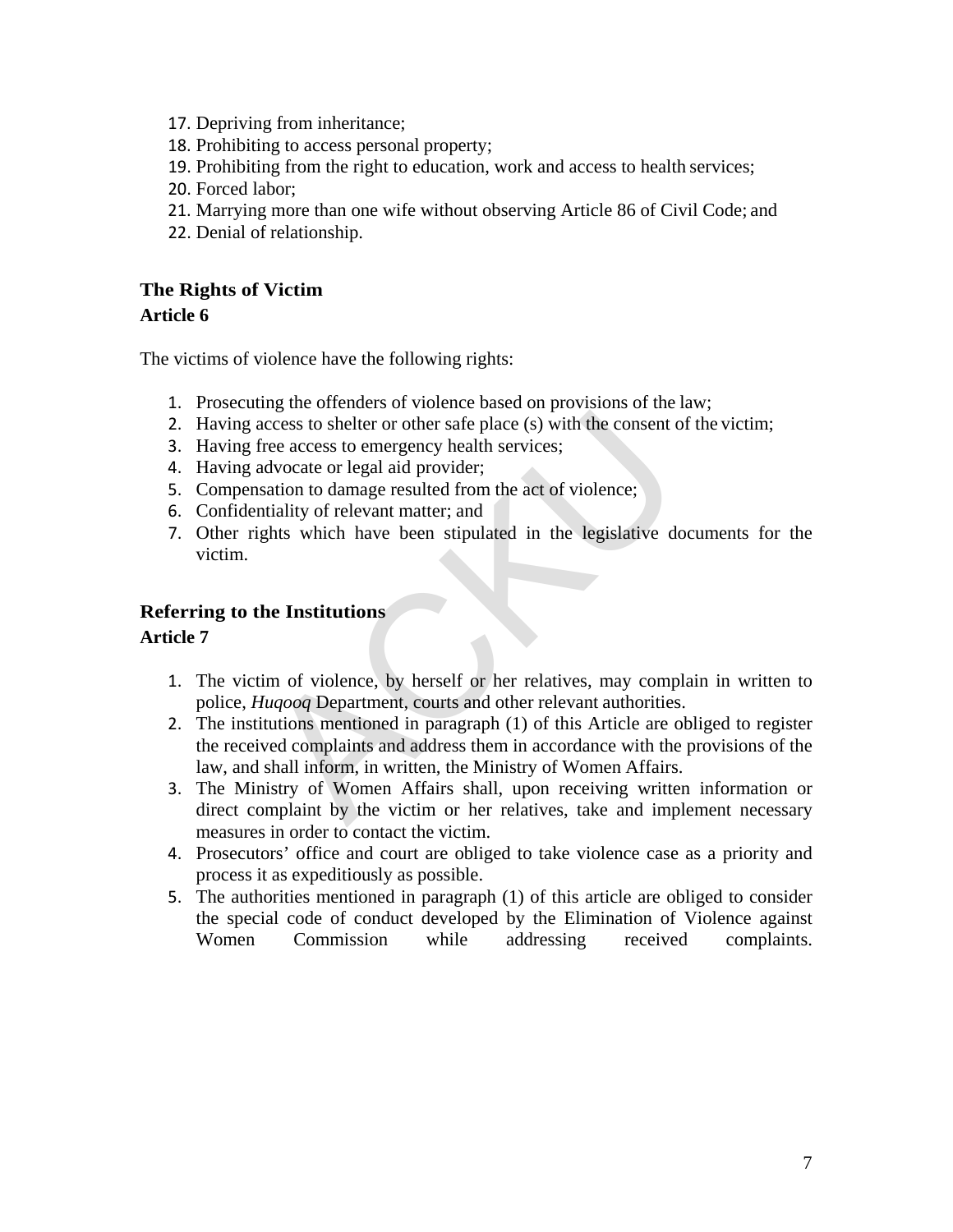#### **Chapter Two**

#### **Preventive and Protective Measures**

#### <span id="page-7-0"></span>**Obligation of the Ministry of Women Affairs Article 8**

In order to prevent the violence, the Ministry of Women Affairs in cooperation with other Ministries, governmental and non-governmental agencies and relevant organizations shall adopt the following preventive and protective measures:

- 1. Coordinating the activities of the governmental and non-governmental agencies and organizations provide services regarding the prevention of violence;
- 2. To improve awareness of men and women regarding their legal and religious rights and obligations;
- 3. Providing protection for the victims of violence in protection centers (shelter), or if protection center is not available, other safe places, as well as monitoring and evaluating them;
- 4. To conduct seminars, workshops, conferences and other training programs for the staff of governmental and non-governmental institutions, organizations and local residents in order to increase public awareness, identification of violence cases and their consequences, and find solutions; Let the activities of the governmental and non-governizations provide services regarding the prevention of violence in variancy over awareness of men and women regarding their led obligations; g protection for the victims
- 5. To explain factors of violence and their consequences based on provisions of *Sharia* and Law through relevant publications;
- 6. To make sure the implementation of training programs and capacity of nongovernmental institutions and relevant organizations.

#### <span id="page-7-1"></span>**Obligations of Ministry of Religious Affairs**

#### **Article 9**

In order to prevent the violence, the Ministry of Hajj and Religious Affairs shall adopt the following preventive measures:

- 1. Developing regular programs for the presentation of preaches and orations regarding Islamic rights and obligations of men and women by *Mullahs*, preachers and orators in Mosques and other religious places and making sure of its implementation.
- 2. Conducting seminars, workshops and conferences for Mullahs, Preachers and orators.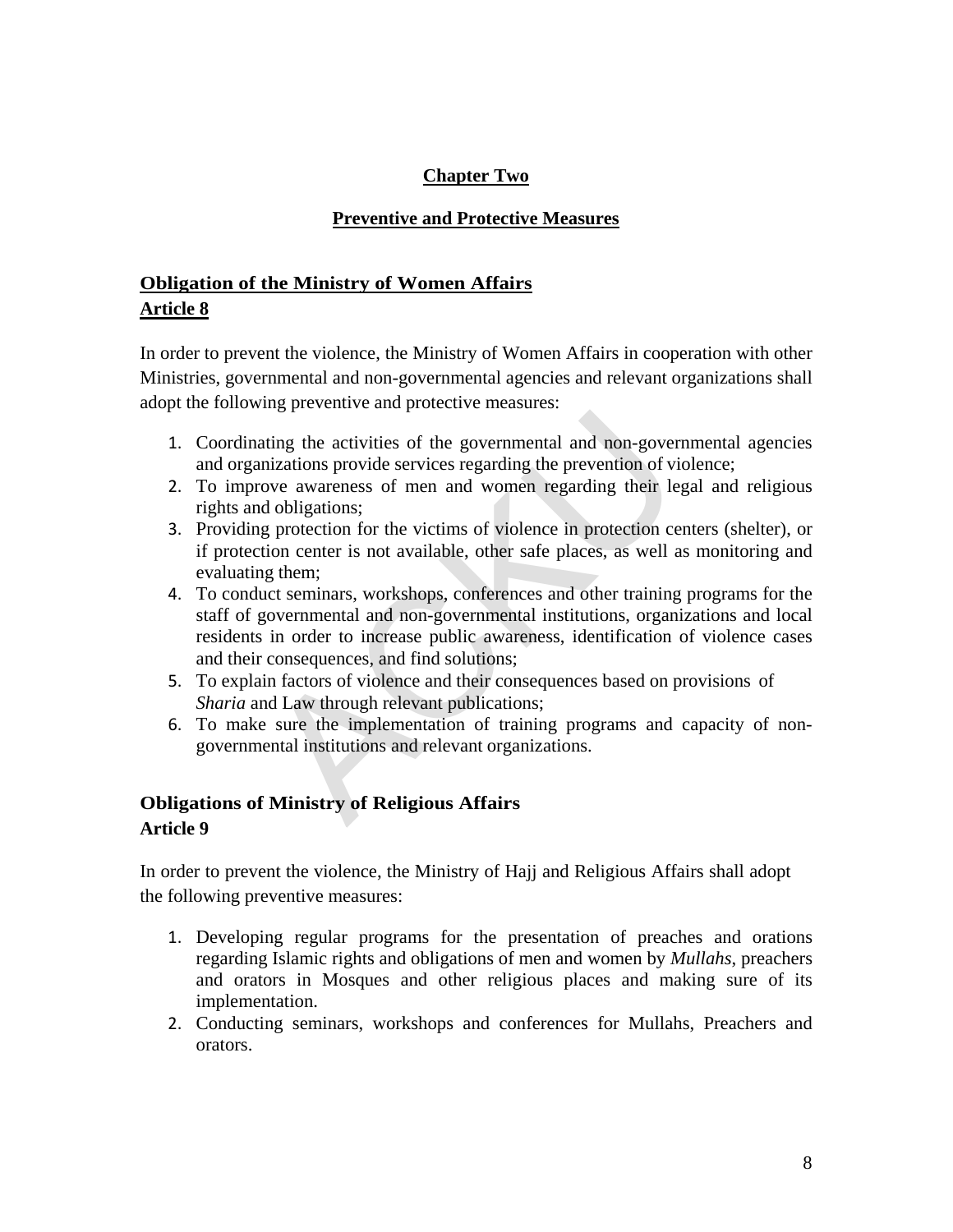3. Explaining and describing the factors of violence and their consequences based on the provisions of the Islamic *Sharia* and law through the relevant publications.

#### <span id="page-8-0"></span>**Obligations of the Ministries of Education and Higher Education Article 10**

In order to prevent the violence, the Ministries of Education and Higher Education shall adopt the following preventive measures:

- 1. To include issues pertaining to violence and its consequences and the ways of its prevention in the related educational curriculum.
- 2. To conduct seminars, workshops and conferences for the relevant students and staff.
- 3. To take appropriate measures for the purpose of prohibiting occurrence of violence in the relevant academic areas.
- 4. To explain and describe the factors of violence and their consequences based on the provisions of the Islamic *Sharia* and law through the relevant publications.

#### <span id="page-8-1"></span>**Obligations of Ministry of Information and Culture Article 11**

In order to prevent violence, the Ministry of Information and Culture shall adopt the following preventive measures:

- 1. To arrange and broadcast radio and television programs about factors of violence and its consequences and to publish the relevant matters in the newspapers, gazettes and magazines.
- 2. To facilitate publication and broadcasting of issues related to prohibition of violence by the ministries, governmental institutions and other real and legal persons through their media. appropriate measures for the purpose of promotin<br>in the relevant academic areas.<br>tin and describe the factors of violence and their conse-<br>isions of the Islamic *Sharia* and law through the relevant<br>**f Ministry of Inform**
- 3. To prohibit broadcasting of programs promoting violence through mass media.

#### <span id="page-8-2"></span>**Obligations of Ministry of Justice Article 12**

In order to prevent violence, the Ministry of Justice shall adopt the following preventive measures:

*1.* To increase the awareness level of men and women of their legal and *Sharia* rights and obligations.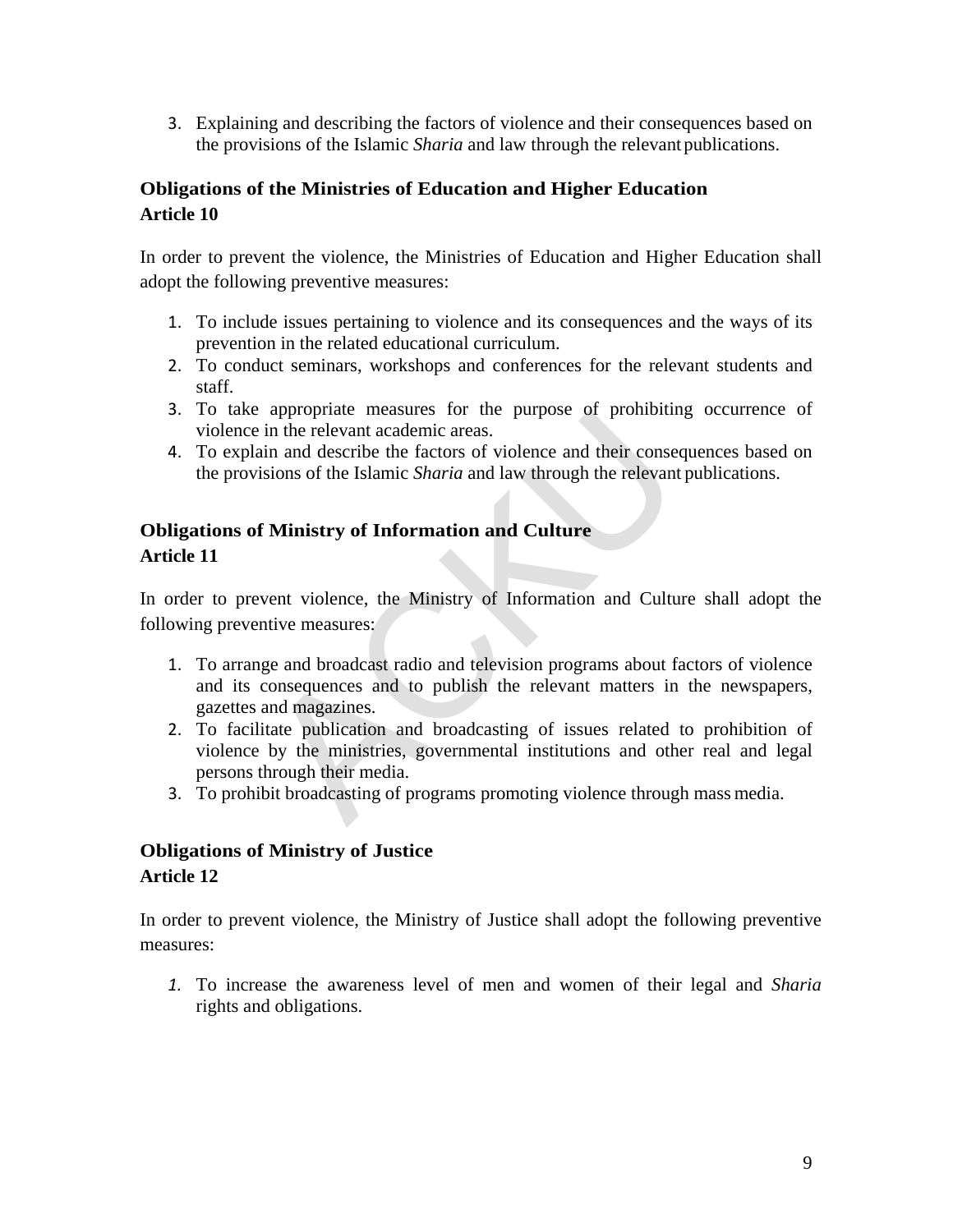- 2. To facilitate explanation and description of matters pertaining to the factors of violence and its consequences for men and women under detention and custody or imprisoned by the relevant authorities and other relevant social organizations.
- 3. To conduct seminars and workshops for the awareness of *Hoquq* and Legal Aid Departments staff regarding the provisions of this law and facilitating its better implementation.
- 4. To assign a legal aid provider if requested by the victim of violence.

#### <span id="page-9-0"></span>**Obligation of the Ministry of Interior Affairs Article 13**

In order to prevent the violence, the Ministry of Interior Affairs shall adopt and exercise special preventive and protective measures in all public locations and places.

#### **Obligation of the Ministry of Public Health Article 14**

The Ministry of Public Health shall promptly provide free and urgent treatment services to the victims of violence in the health centers and report accordingly to the Ministry of Women Affairs.

#### <span id="page-9-2"></span>**Elimination of Violence against Women (EVAW) High Commission Article 15**

<span id="page-9-1"></span>For the purpose of effectively combating violence and establishing coordination among the governmental, non-governmental institutions and relevant organizations, the EVAW high commission shall be established under the presidency of the Minister of Women Affairs in the following structure: We and protective measures in all public locations and planet<br> **the Ministry of Public Health**<br>
Fublic Health shall promptly provide free and urgent to<br> **f** violence in the health centers and report accordingly to<br> **f** Vio

- 1. Deputy of the Attorney General Office.
- 2. Deputy of the Ministry of Interior.
- 3. Deputy of the Ministry of Justice.
- 4. Deputy of the Ministry of Public Health.
- 5. Deputy of the Ministry of Information and Culture
- 6. Deputy of the Ministry of Education.
- 7. Deputy of the Ministry of Higher Education.
- 8. Deputy of the Ministry of Labor, Social Affairs, Martyrs and Disabled.
- 9. Deputy of the Ministry of Hajj and Religious Affairs.
- 10. Member of the Afghanistan Independent Human Rights Commission.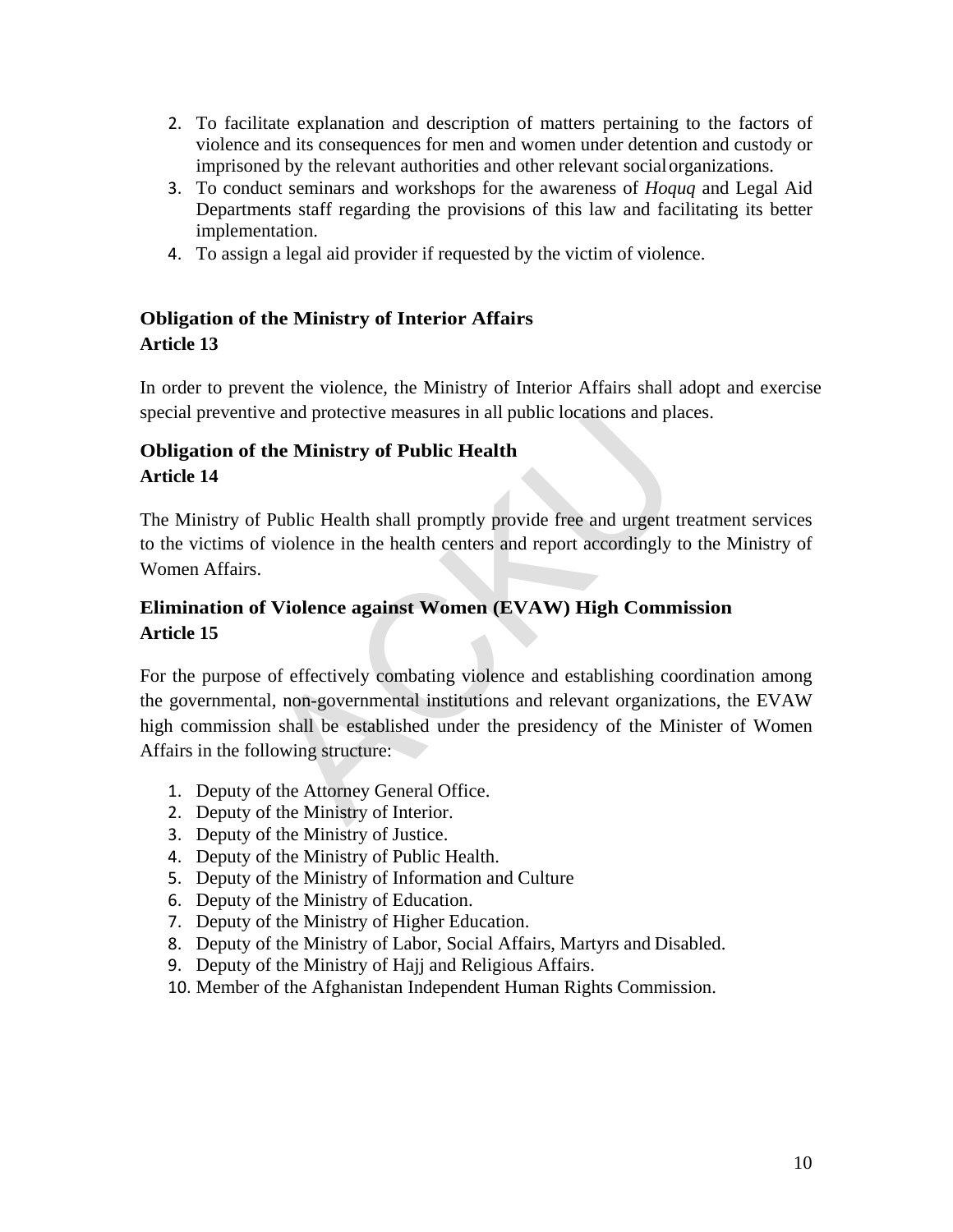- 11. Head of Kabul Specialized Family Court.
- 12. Head of Afghanistan Independent Bar of Association.

#### <span id="page-10-0"></span>**DutiesandResponsibilitiesofthe EVAW Commission**

#### **Article 16**

(1) The EVAW commission shall have the following duties and responsibilities:

- 1. Study and evaluate factors of violence in the country and adopt appropriate preventive measures in this regard;
- 2. Arranging public awareness programs for the purpose of prohibiting commission of violence;
- 3. Coordinating the activities of the relevant governmental and non-governmental agencies on combating violence;
- 4. Collecting statistics and figures of violence related crimes;
- 5. Providing suggestions on amendments to this law;
- 6. Suggesting adoption of regulations and relevant rules and procedures for the purpose of better implementation of this law;
- 7. Asking for information on violence cases from Police, Prosecutor's office and Court;
- 8. Preparing annual report of its activity and submitting it to the Council of Ministers; and
- 9. Other duties given by the government.

(2) The activities of the commission will be regularized by a separate job description which will be approved by the commission. ating the activities of the relevant governmental and a<br>on combating violence;<br>g statistics and figures of violence related crimes;<br>g suggestions on amendments to this law;<br>ng adoption of regulations and relevant rules and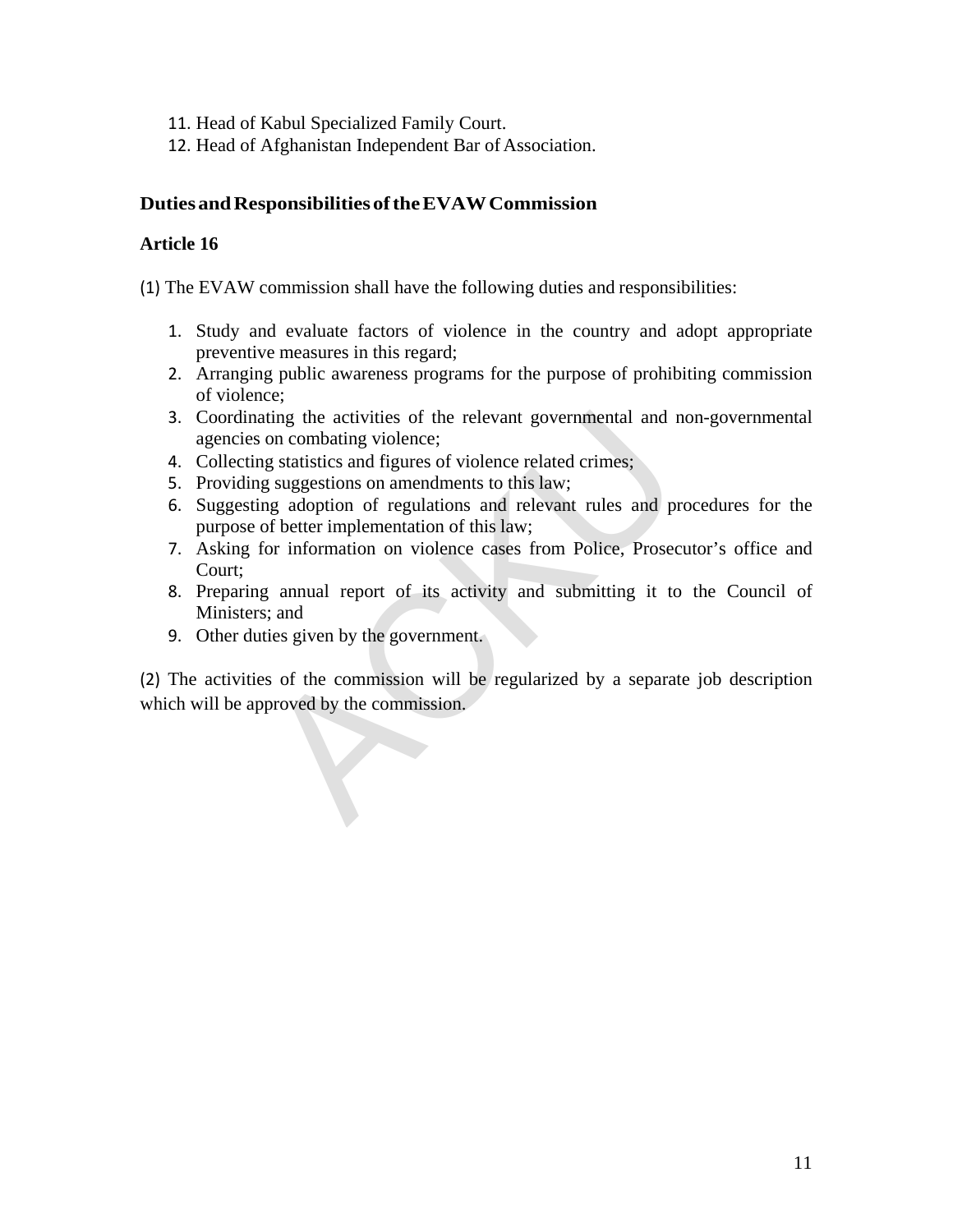#### **Chapter three**

#### **Criminal Provisions**

#### <span id="page-11-0"></span>**Sexual Assault Article 17**

- 1- If a person commits sexual assault on an adult woman, the offender shall be sentenced to continued imprisonment in accordance with the provision of Article (426) of the Penal Code, and if it results to death of the victim, the perpetrator shall be sentenced to death penalty.
- 2- If a person commits sexual assault with an underage woman, the offender shall be sentenced to the maximum continued imprisonment according to the provision of Article (426) of Penal Code, and if it results to death of the victim, the perpetrator shall be sentenced to death penalty.
- 3- In the cases mentioned in paragraphs  $(1 \& 2)$  of this Article the perpetrator shall be convicted to pay an amount equivalent to dowry (*Mahre Mesl*) to the victim.
- 4- If a person commits assault on chastity of a woman but his act does not result to adultery or pederasty *(Tafkhiz and Mosahiqah etc…) - rubbing together of sexual organs -,* considering the circumstances, the person shall be sentenced to long term imprisonment not exceeding 7 years. to the maximum continued imprisonment according to<br>  $26$ ) of Penal Code, and if it results to death of the victin<br>
intenced to death penalty.<br>
Simmetion in paragraphs (1 & 2) of this Article the pe<br>  $\alpha$  paramount equival
- 5- If the victim mentioned in paragraph 4 of this Article has not attained the age of 18 or the perpetrator is a close relative up to degree 3, teacher, servant, doctor, or has influence and authority over the victim, considering the circumstances the perpetrator shall be sentenced to long term imprisonment not exceeding 10 years.

#### **Forcing into prostitution Article 18**

- 1. If a person forces an adult woman into prostitution, considering the circumstances, the perpetuator will be sentenced to long term imprisonment not less than 7 years.
- 2. If the victim mentioned in paragraph (1) of this Article is not an adult woman, considering the circumstances the perpetrator shall be sentenced to long term imprisonment not less than 10 year.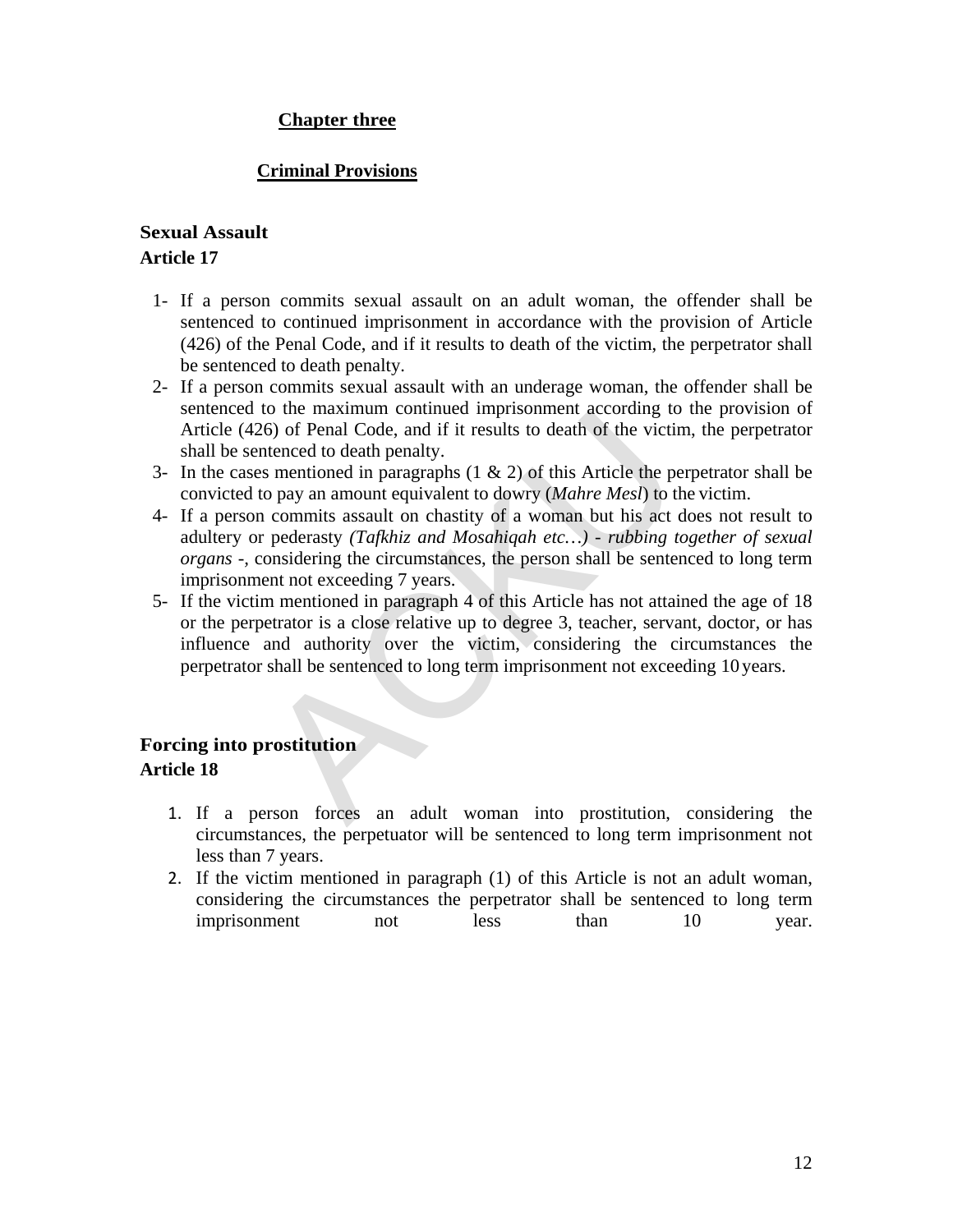#### <span id="page-12-1"></span><span id="page-12-0"></span>**Recording and publishing the identity of the victim Article 19**

A person who records the identity of the victim of rape, or the victim of compulsory prostitution or in contradiction to the law publishes and broadcasts their pictures, considering the circumstances, the perpetuator will be sentenced to medium imprisonment not less than 3 years.

#### <span id="page-12-2"></span>**Burning or Using Chemical Substances: Article 20**

- 1. If a person burns a woman or sprays chemical or other poisonous substances on her body causing injury, or makes her eat a poisonous substance or injects it into her body, taking into account the circumstances the offender shall be sentenced to long term imprisonment not less than 10 years.
- 2. If the crime mentioned in paragraph (1) of this Article is committed to spread fear and terror in the society in order to prohibit women from exercising their civil rights or results in the death of the victim, considering the circumstances the offender shall be sentenced to continued imprisonment or death penalty.

#### **Self-Ignition and Suicide**

#### **Article 21**

If the violence against a woman forces her to commit self-ignition, suicide or to use chemical or other poisonous substances on herself, the offender shall be sentenced to medium imprisonment in case of injury or disability and to long term imprisonment not exceeding 10 years in case of death of victim. on burns a woman or sprays chemical or other poisonon causing injury, or makes her eat a poisonous substance, taking into account the circumstances the offender shan inprisonment not less than 10 years, me mentioned in par

#### <span id="page-12-3"></span>**Injury and Disability**

#### **Article 22**

- 1. If a person beats a woman, considering the mitigating and aggravating circumstances the offender shall be sentenced in accordance with Article 407 – 410 of the Penal Code.
- 2. If the acts mentioned in paragraph (1) of this Article result in the death of the victim, the offender shall be sentenced in accordance with Article 395 – 399 of Penal Code.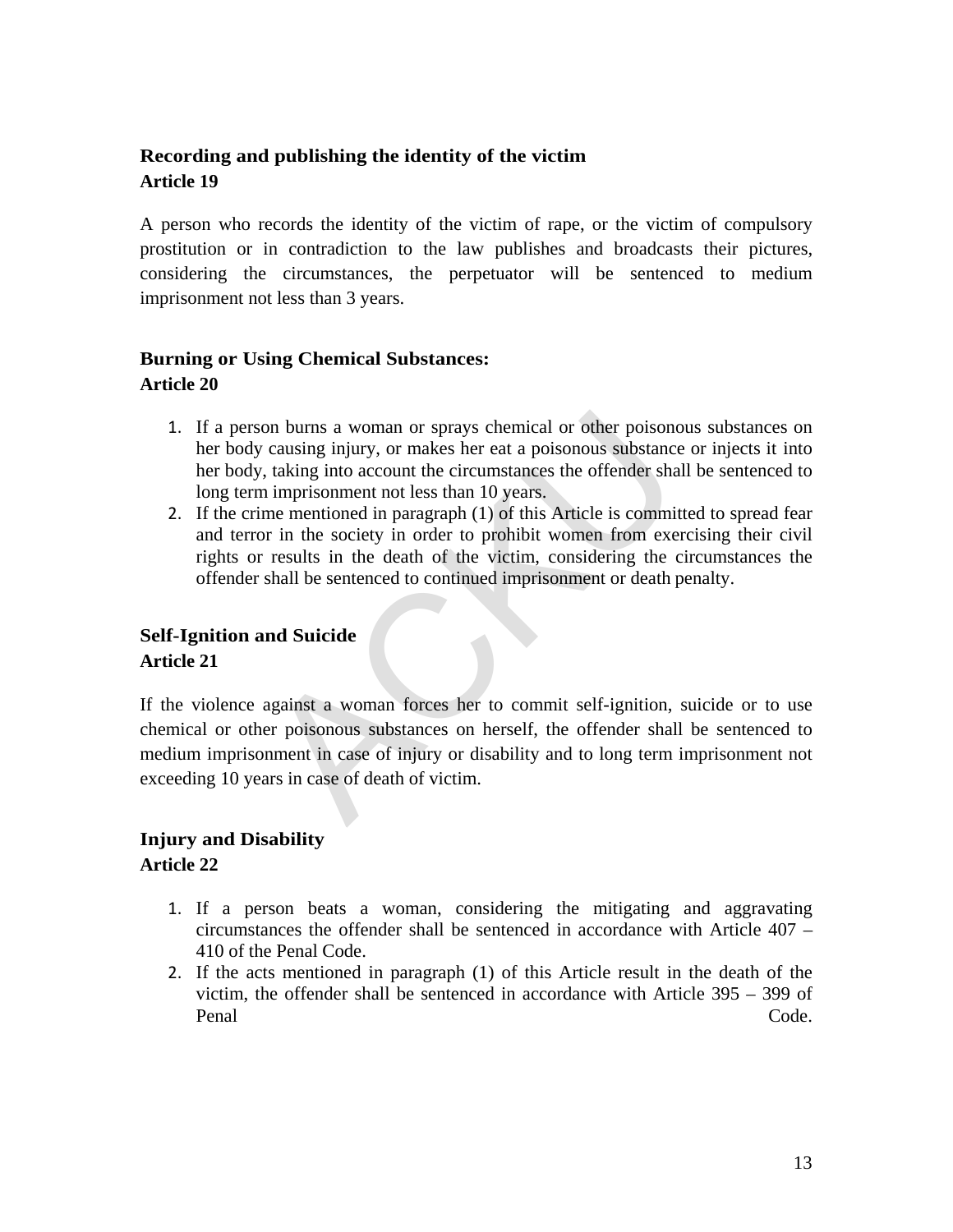#### <span id="page-13-0"></span>**Beating Article 23**

If a person beats a woman which does not result to injury or disability of the victim, the offender in view of the circumstances shall be sentenced to short term imprisonment not exceeding 3 months.

#### <span id="page-13-1"></span>**Selling and Buying Women for the Purpose of or on the Pretext of Marriage**

#### **Article 24**

A person who sells a woman for the purpose of marriage, or purchases a woman or facilitates the process, considering the circumstances, the person shall be sentenced to long term imprisonment not exceeding 10 years.

#### **Giving** *Baad* **Article 25**

- 1. If a person marries with or gives in marriage a woman under the name of *Baad*, considering the circumstances the offender shall be sentenced to a long term imprisonment, not exceeding 10 years.
- 2. In the situation mentioned in paragraph (1) of this Article, considering the circumstances the persons involved (the witnesses, the proxy, *Aqid* "one who weds the couple" and conciliator) each shall be sentenced to a medium imprisonment, and based on the request of the victim and in accordance with the provisions of the law the marriage contract shall be revoked. rocess, considering the circumstances, the person shall<br>somment not exceeding 10 years.<br>ting the circumstances the offender shall be sentenced<br>iment, not exceeding 10 years.<br>situation mentioned in paragraph (1) of this Art

#### **Forced Marriage Article 26**

If a person engages or marries a woman who has attained the legal age of marriage without her consent, considering the circumstances, the person shall be sentenced to medium imprisonment of not less than 2 years and the marriage or engagement shall be revoked in accordance with the provisions of law.

#### <span id="page-13-2"></span>**Prohibiting from the Right of Marriage Article 27**

If a person prohibits a woman from marriage or deprives her from choosing her spouse, taking into account the circumstances the offender shall be sentenced to short term imprisonment.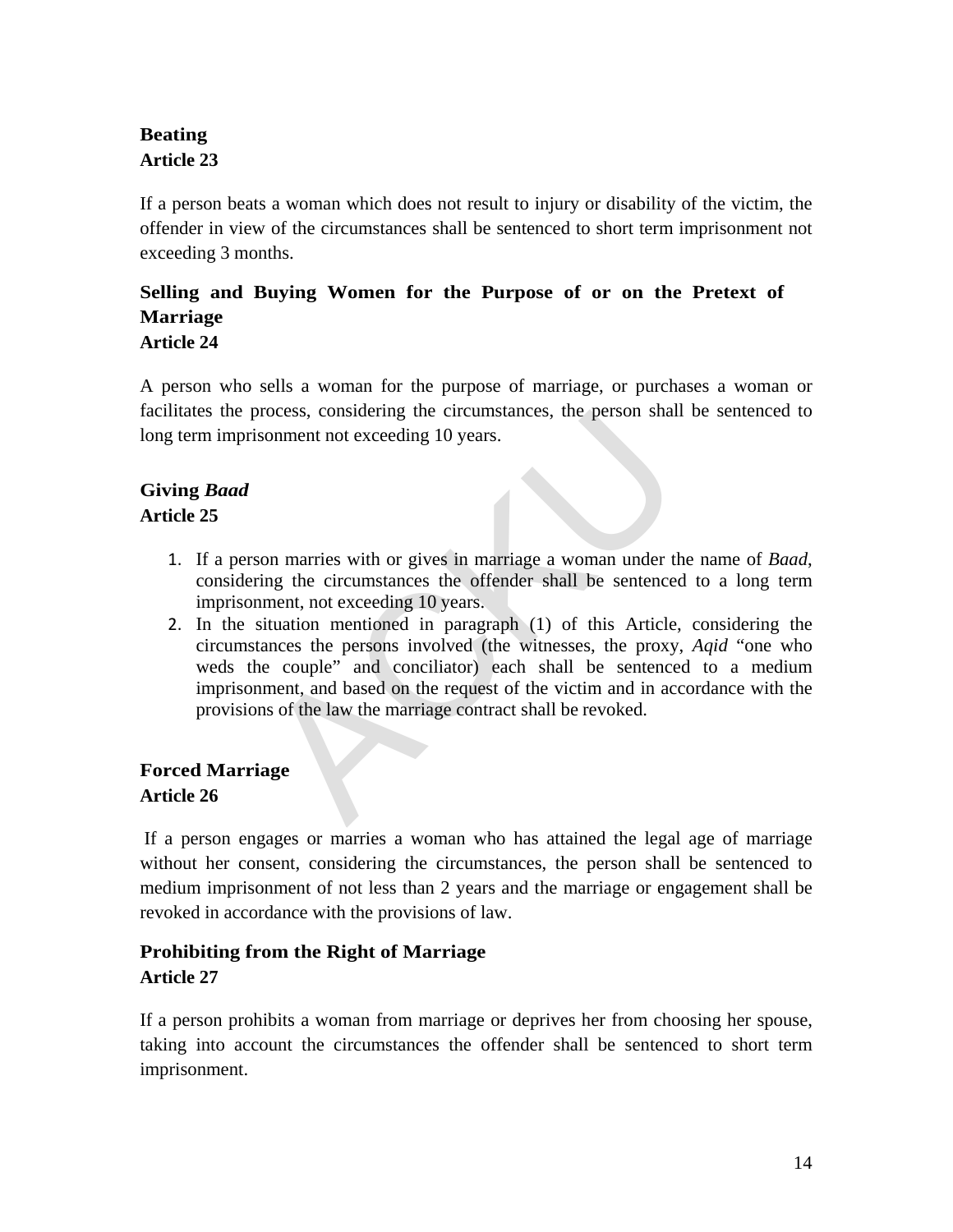#### <span id="page-14-0"></span>**Underage Marriage Article 28**

If a person marries a woman who has not attained the legal age of marriage without considering Article 71 of Civil code, the offender considering the circumstances shall be sentenced to medium imprisonment of not less than 2 years, and based on the request of the victim the marriage shall be revoked in accordance with the provision of law.

#### <span id="page-14-1"></span>**Abusing, Humiliating, Intimidating Article 29**

If a person curses, intimidates or degrades a woman, considering the circumstances the person shall be sentenced to short term imprisonment of not less than 3 months.

#### **Harassment/Persecution**

#### **Article 30**

- 1. If a person harasses/persecutes a woman, considering the circumstances, the offender shall be sentenced to short term imprisonment of not less than 3 months.
- 2. If the crime mentioned in paragraph 1 of this Article has been committed by using authority and position, the offender considering the circumstances shall be sentenced to short term imprisonment of not less than 6 months. Summer and the short term imprisonment of not less than 3 a<br> **Persecution**<br>
Summer and the sentenced to short term imprisonment of not less<br>
the considering the circum<br>
Active memoric in paragraph 1 of this Article has bee

#### **Forced Isolation Article 31**

<span id="page-14-2"></span>If a person forces a woman to isolation, considering the circumstance the offender shall be sentenced to short term imprisonment not exceeding 3 months.

#### <span id="page-14-3"></span>**Forced Addiction Article 32**

If a person forces a woman to addiction, the person shall be sentenced to short term imprisonment of not less than 3 months.

#### <span id="page-14-4"></span>**Depriving from Inheritance Article 33**

A person who prohibits a woman getting her inheritance, in addition to restoring her legal share, the offender shall be sentenced to short term imprisonment not exceeding one month.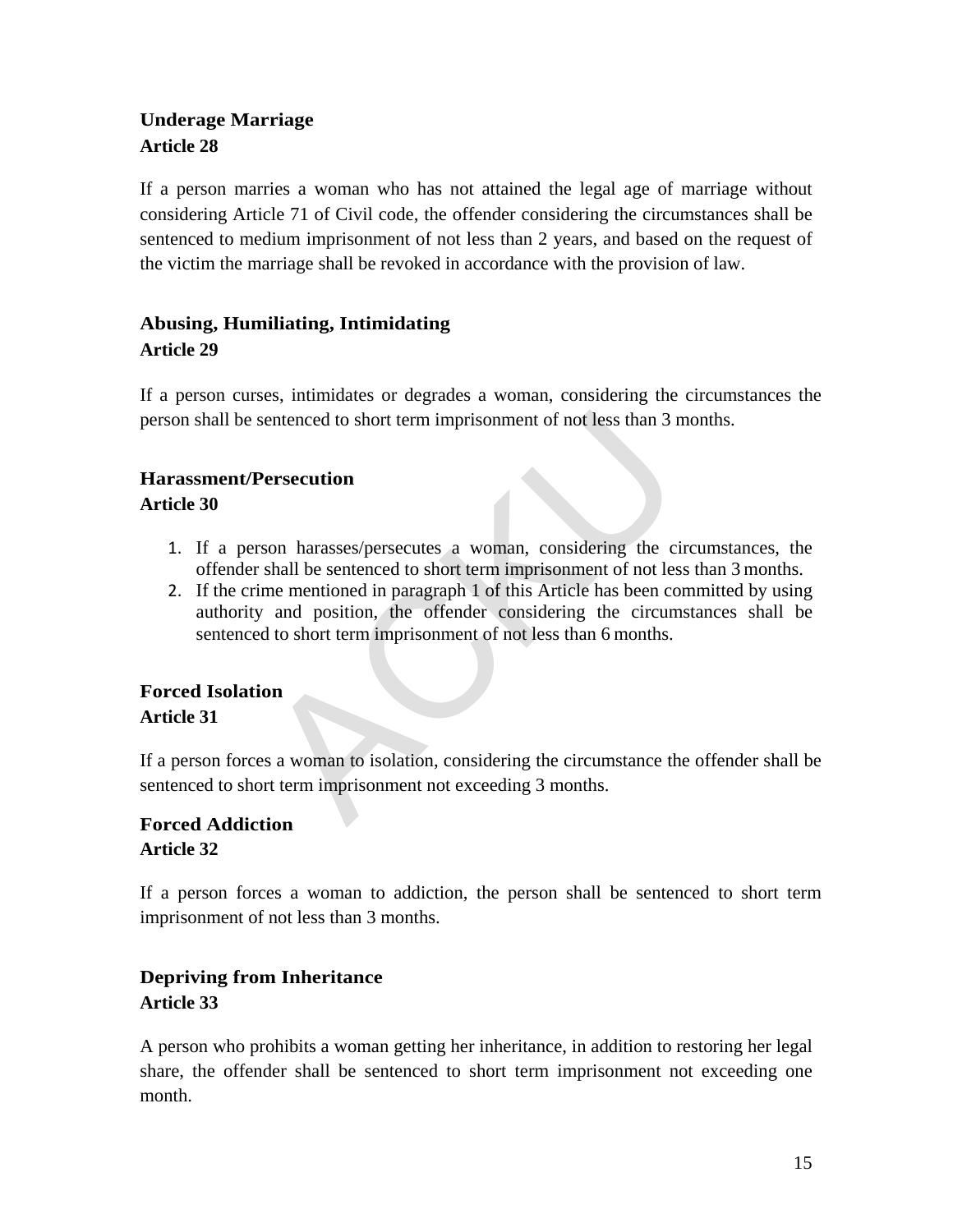#### <span id="page-15-0"></span>**Prohibiting to Access Personal Property Article 34**

A person who possesses personal property of a woman or prevents her from acquiring it, based on the circumstances, the person shall be sentenced to short term imprisonment not exceeding 3 months and the property shall be given back to her.

#### <span id="page-15-1"></span>**Prohibiting from the Right to Education, Work and Accessto Health Services Article 35**

If a person prohibits a woman from the right of education, work, access to health services or exercising other rights provided by law, considering the circumstance, the offender shall be sentenced to short term imprisonment not exceeding 6 months.

#### <span id="page-15-2"></span>**Forced Labor Article 36**

A person who forces a woman to work, the offender besides paying the compensation, considering the circumstances, the person shall be sentenced to short term imprisonment not exceeding 6 months.

#### <span id="page-15-3"></span>**Marrying More Than One Wife Article 37**

A person who marries with more than one woman without the observing the provisions of Articles 86 and 89 of the Civil Code, considering the circumstances, the person shall be sentenced to short term imprisonment of not less than 3 months. Forces a woman to work, the offender besides paying the circumstances, the person shall be sentenced to short te months.<br> **The Than One Wife**<br> **ACKUP SET SET ANCE ACT ACT ACT AND ONE ACT ANCE ACT AND ONE ACT AND ACT ACT AN** 

#### <span id="page-15-4"></span>**Denial of Relationship Article 38**

If a person denies the relationship with a woman, but the verdict of the court proves otherwise, considering the circumstances, the person shall be sentenced to short term imprisonment not exceeding 6 months.

#### <span id="page-15-5"></span>**Prosecution Article 39**

- 1. Proceeding of relevant cases and prosecution of the perpetrators of crimes set forth in Articles 22 - 39 of this law shall be conducted based on the complaint filed by the victim or her representative.
- 2. In circumstances mentioned in paragraph 1 of this article the victim may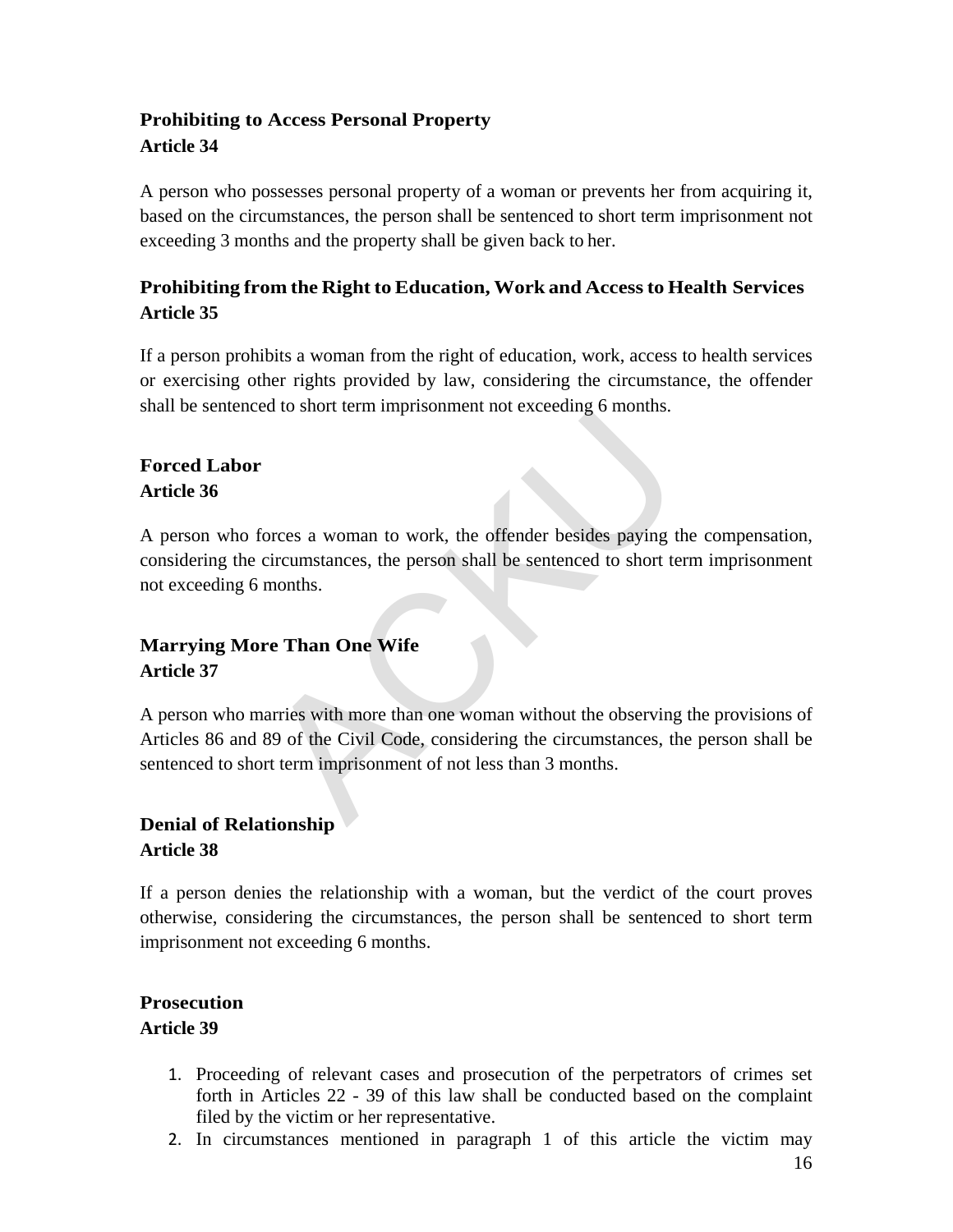withdraw her case at any stage of prosecution (detection, investigation, trial or conviction) which results in the stoppage of proceeding and imposition of punishment.

#### **Contribution in the Commission of Crimes Article 40**

If a person accompanies another person to commit the crimes set forth in this chapter, considering the circumstances, the person shall be sentenced in accordance with the provisions of Articles 39 and 41 - 48 of Penal Code.

#### <span id="page-16-1"></span>**Compensation Article 41**

Perpetrators of crimes mentioned in this law shall, in addition to the prescribed punishments, taking into account the circumstances be convicted to compensation.

#### <span id="page-16-0"></span>**Chapter Four Final Provisions**

# **Non Suspension, Non-exemption and Non-mitigation of Punishments Article 42** crimes mentioned in this law shall, in addition<br>king into account the circumstances be convicted to com<br>**Chapter Four**<br>**Chapter Four**<br>**Einal Provisions**<br>**Sion, Non-exemption and Non-mitigation of**<br>ts of persons convicted f

<span id="page-16-2"></span>The punishments of persons convicted for violence crimes shall not be suspended, pardoned or mitigated.

#### <span id="page-16-3"></span>**Preference Article 43**

In case of any contradiction between provisions of this law and of other laws, the provisions of this law shall prevail.

#### **Enforcement Article 44**

This law shall be enforced upon publication in the Official Gazette..

#### **THE END**